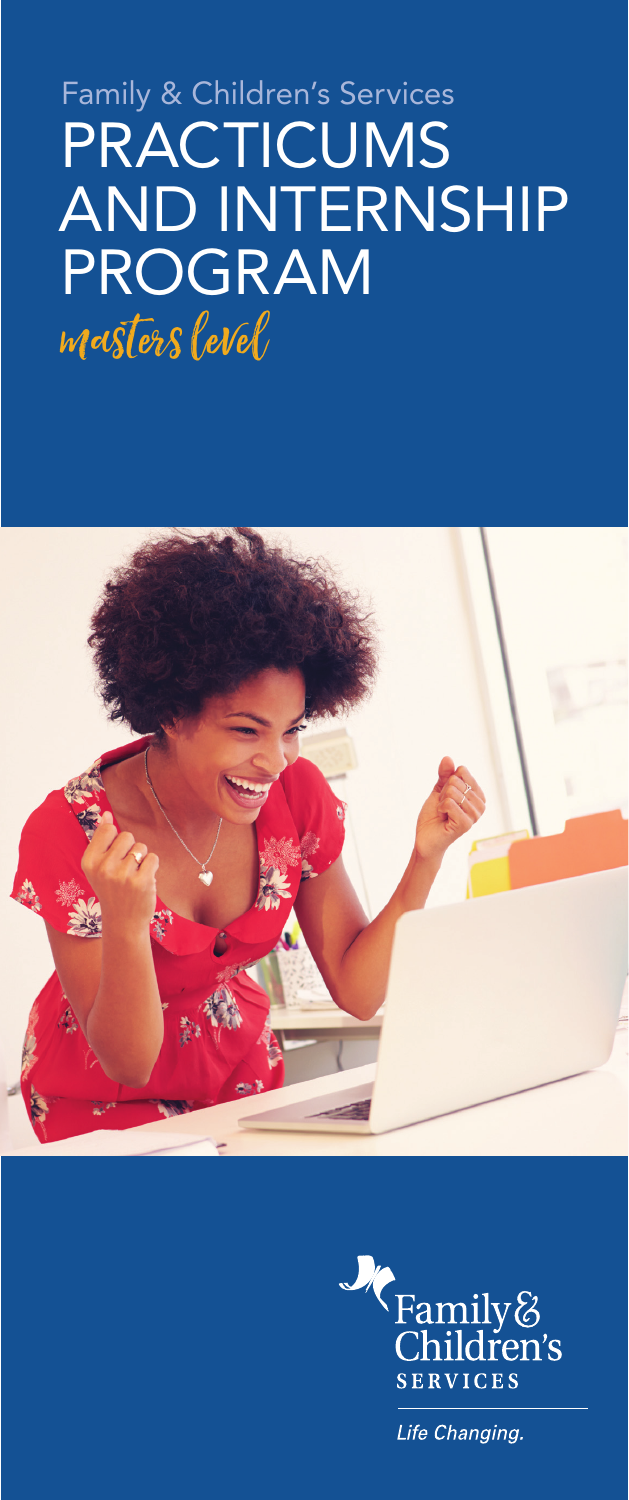

Want to be the next great version of yourself *AND* change lives? Be our next great intern! We're looking for talented people who share our passion to make this corner of the world a better place for all.

Our culture of learning coupled with a commitment to using evidence-based treatment practices ensures interns grow professionally while making a tangible difference in clients' lives. A wide range of opportunities is available for interns at the master's level. We provide broad-based learning exposure to numerous populations, ages and clinical service areas.

Positions require a 200-hour minimum commitment, completion of a general orientation and program-specific training. Some interns may rotate through multiple programs.

Here's what else you will  $\bigotimes \mathcal{V}e$  about F&CS:

- » Free clinical training and documentation support
- » Mentoring and peer support
- State-of-the art technology and resources
- » Billing assistance
- Strong licensure supervision that's FREE
- » Diverse program options
- » Rewarding clinical field experiences
- » Multi-displinary staff
- » And in-depth learning environment for successful professional practice

child AND family

#### EARLY CHILDHOOD PROGRAM

Help strengthen families and prepare young children for success in school and beyond. Interns provide supportive case management, conduct family assessments, and assist with parent education activities, classroom consultations and a variety of interventions.

#### CHILD ABUSE AND TRAUMA SERVICES

Provide a range of therapeutic services to children who have survived sexual abuse or trauma and their families. Co-facilitate therapy sessions and groups, shadow during assessments and gain experience in Trauma Focused Cognitive Behavioral Therapy, Child Parent Psychotherapy and Parent Child Interaction Therapy.

# CHILD & FAMILY STRENGTHENING CENTER

Work with children, adults, families and couples to improve functioning with school behaviors, family support, parenting, discipline and a variety of mental health issues to improve functioning. Interns can shadow and co-lead therapeutic services with children and families for intakes and sessions, as well as co-lead and provide therapeutic services independently for adults and couples for intakes and ongoing sessions.

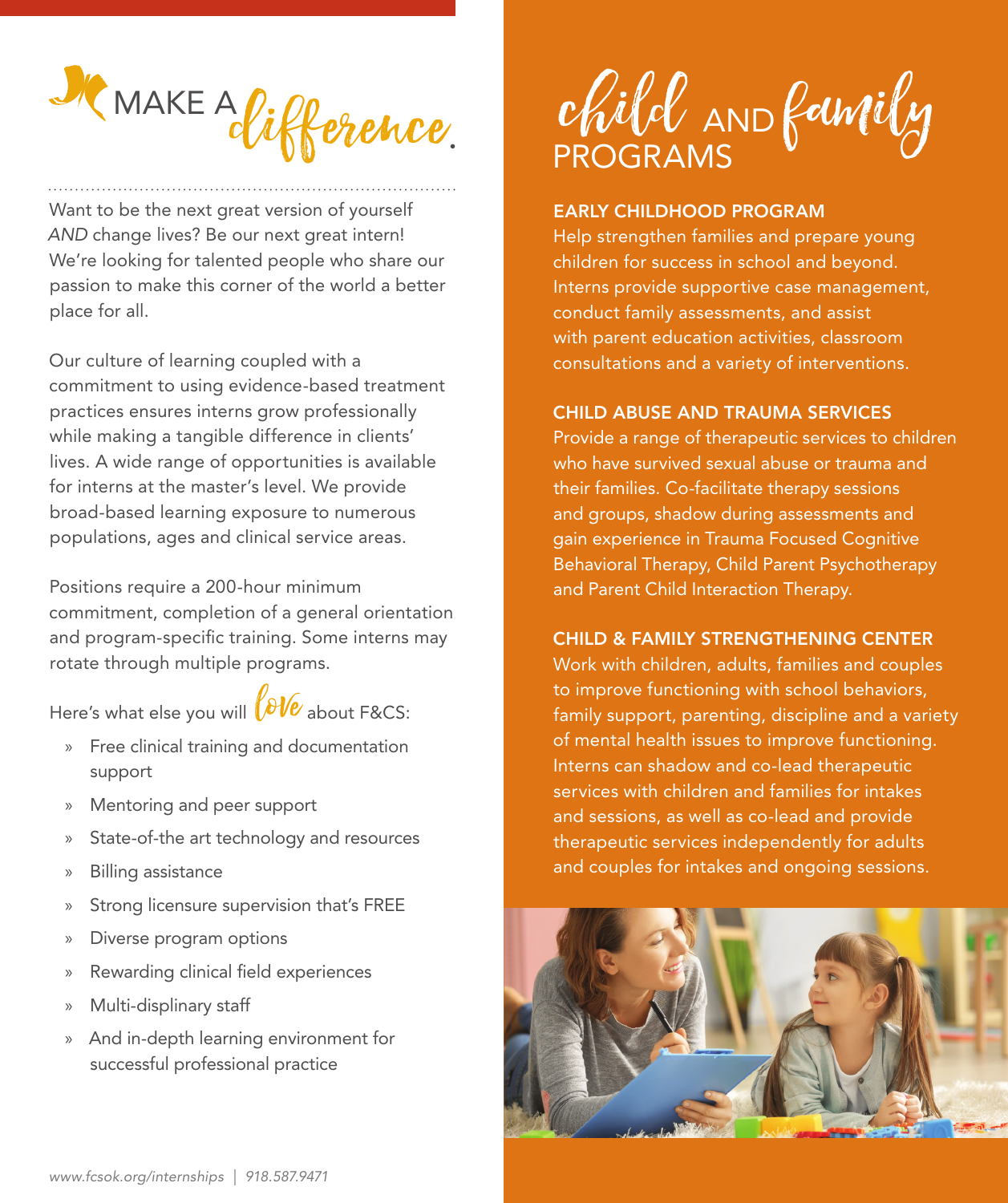

ADULT MENTAL HEALTH: help adults with mental illness, addictions and/or co-occurring disorders resolve crisis, change behaviors, manage unexpected life challenges, and tend to symptom management and day-to-day functioning. Interns assist in intake, assessments and treatment planning and co-lead individual and group sessions.

**BRIDGE** Clients are transitioning from a recent psychiatric hospital discharge to outpatient services and often have complex mental health needs, including acute psychosis, histories of trauma, and co-occurring substance use disorders. Assist clients in managing their medical conditions, mental illness, addictions, and/or co-occurring disorders by providing integrated treatment by a multidisciplinary team and care coordination.

CERTIFIED COMMUNITY BEHAVIORAL

**HEALTH CLINIC** Help clients manage their medical conditions, mental illness, addictions, and/or co-occurring disorders by providing them with a multidisciplinary treatment team that can assist with integrated treatment and care coordination.



# COPES: COMMUNITY OUTREACH PSYCHIATRIC EMERGENCY SERVICES



Offer 24/7 intervention for and support to individuals experiencing thoughts of suicide, extreme psychosis and other psychiatric crises.

#### FLEXIBLE ASSERTIVE COMMUNITY

**TREATMENT** Provide intensive therapeutic and supportive services to clients who have a history of mental health hospitalizations and struggle with a serious mental illness and/or addiction. Assist with assessment, therapy services, case management, rehabilitation, wellness coaching and outreach services.

#### HOMELESS OUTREACH TEAM Provide

assistance to homeless adult individuals who are diagnosed with a severe mental illness and are not currently engaged in treatment. Services focus on facilitating the acquisition of appropriate living arrangements, based on assessed client needs, as well as psychiatric care and other mental health services.

NAVIGATE Provide intensive community-based therapeutic and support services to clients 16-30 years old who have experienced their first episode of psychosis in the past two years. Services extend to family members to wrap around the client's primary support system and provide education to help clients get back on track with their recovery.

## PROGRAM OF ASSERTIVE COMMUNITY

TREATMENT Provide intensive and comprehensive mental health services to individuals living with a severe mental illness and/or addiction and who have had multiple psychiatric hospitalizations in the past two years. Assist with assessments, therapy services, case management, rehabilitation, wellness coaching and outreach services.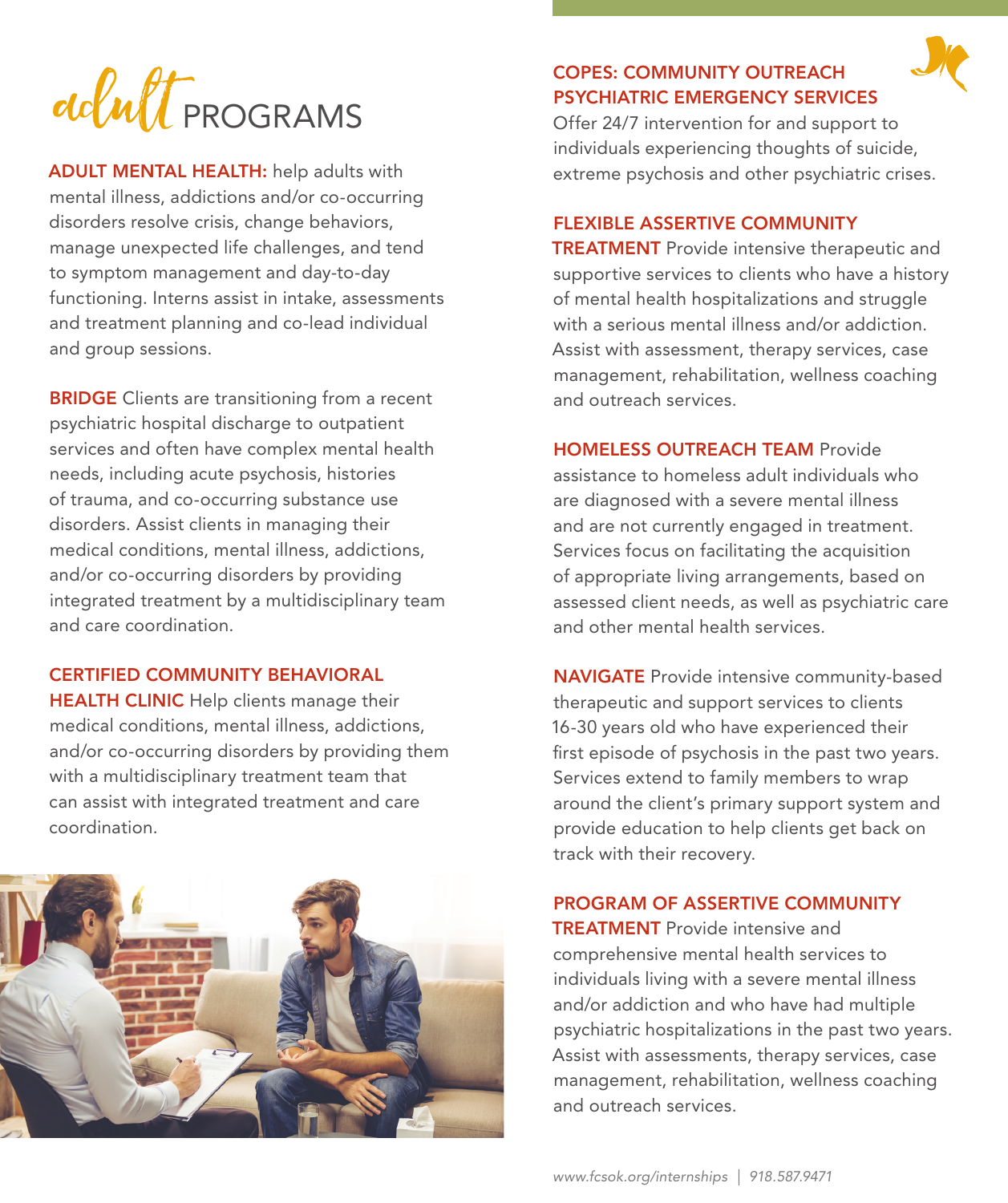# SUBSTANCE ABUSE & SPECIALTY COURT **SERVICES**

Set individuals battling addiction on the path to recovery via outpatient services and community programs. Interns assist with intake, assessments and psychosocial rehabilitation and help facilitate group and individual sessions.

#### WOMEN IN RECOVERY

Intensive day treatment program to help women facing prison recover from past trauma, conquer addiction, connect to available resources and become positive, contributing members of the community. Interns assist with psychosocial rehabilitation, group co-facilitation and advocacy.

#### WOMEN'S JUSTICE TEAM

Provide court advocacy and outpatient treatment services to at-risk and justice involved women with a mental health and/or substance use disorder. Interns assist with re-entry from jail or prison, case management and rehabilitation, education/employment, parenting and recovery support.

apply NOW AT: www.fcsok.org/internships

If you have questions about student internship opportunities or need help with the application process, please call 918.560.1132 or email internships@fcsok.org.

documentation **UNIVERSITY** 

#### CLINICAL ORIENTATION

You will learn:

- » Evidence-based practices and why we use them
- » About compassion fatigue and the importance of self-care
- » The rules and regulations of HIPAA
- » About ethical decision making

# SUICIDE AND RISK ASSESSMENTS

You will learn and practice:

- » Clinical risk assessments
- » Skills to assess for imminent danger to self or others

# TREATMENT PLANS AND PROGRESS NOTES

You will learn:

- » The importance of treatment planning
- » How to develop goals and objectives for treatment
- » The purpose of comprehensive documentation
- » Appropriate session documentation and agency expectations in practice

#### ASSESSMENT AND DIAGNOSIS

You will learn:

- » The importance of assessments and how they assist in treatment
- » How to administer agency-approved assessments
- » Diagnostic techniques

#### THEORY INTO PRACTICE

Weekly group supervision to bring theory out of the classroom and into practice to establish a foundation for working in a variety of environments in our community.